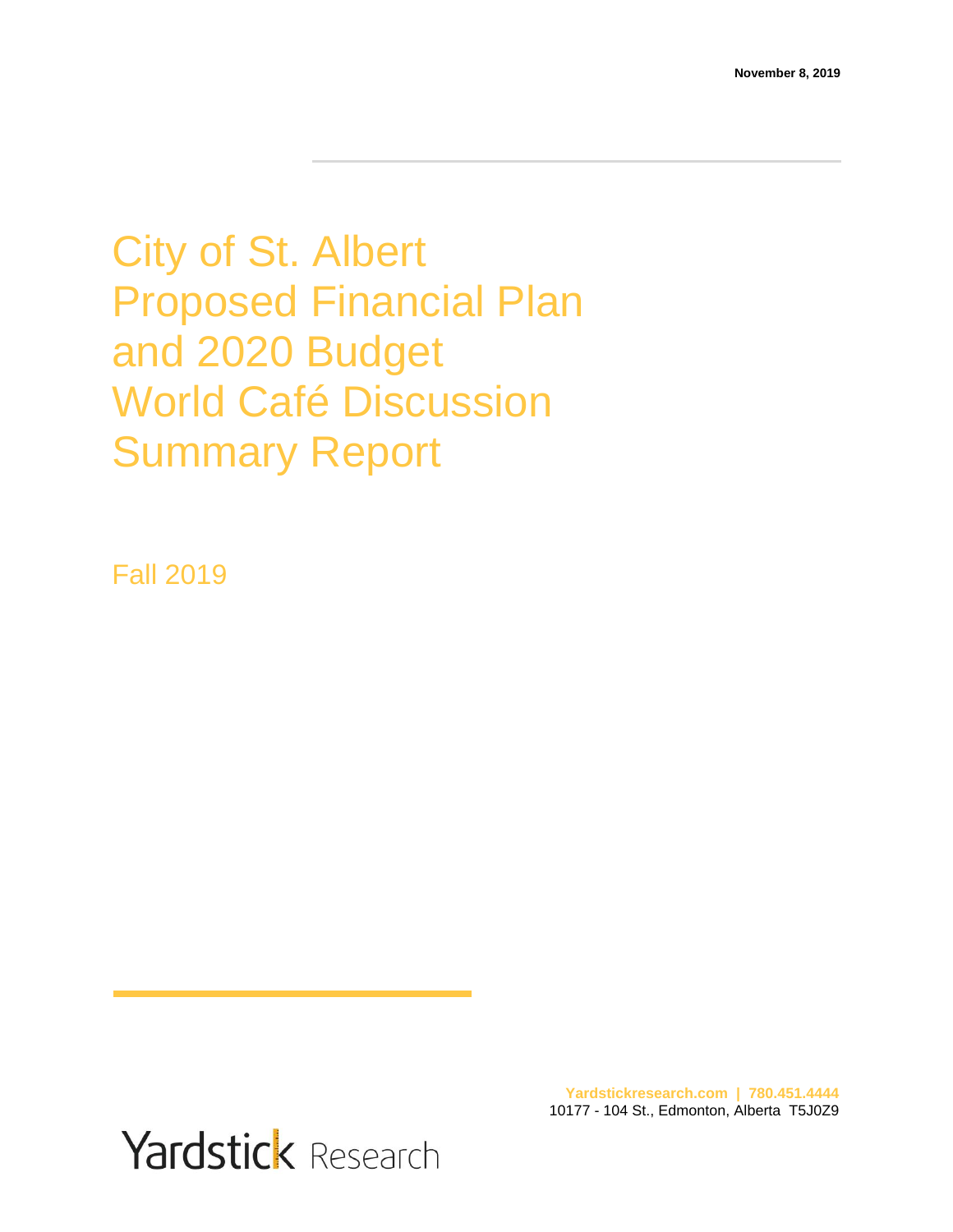#### **TABLE OF CONTENTS**

| 3.4 |  |  |  |  |  |  |
|-----|--|--|--|--|--|--|
| 4.0 |  |  |  |  |  |  |
| 4.1 |  |  |  |  |  |  |
|     |  |  |  |  |  |  |

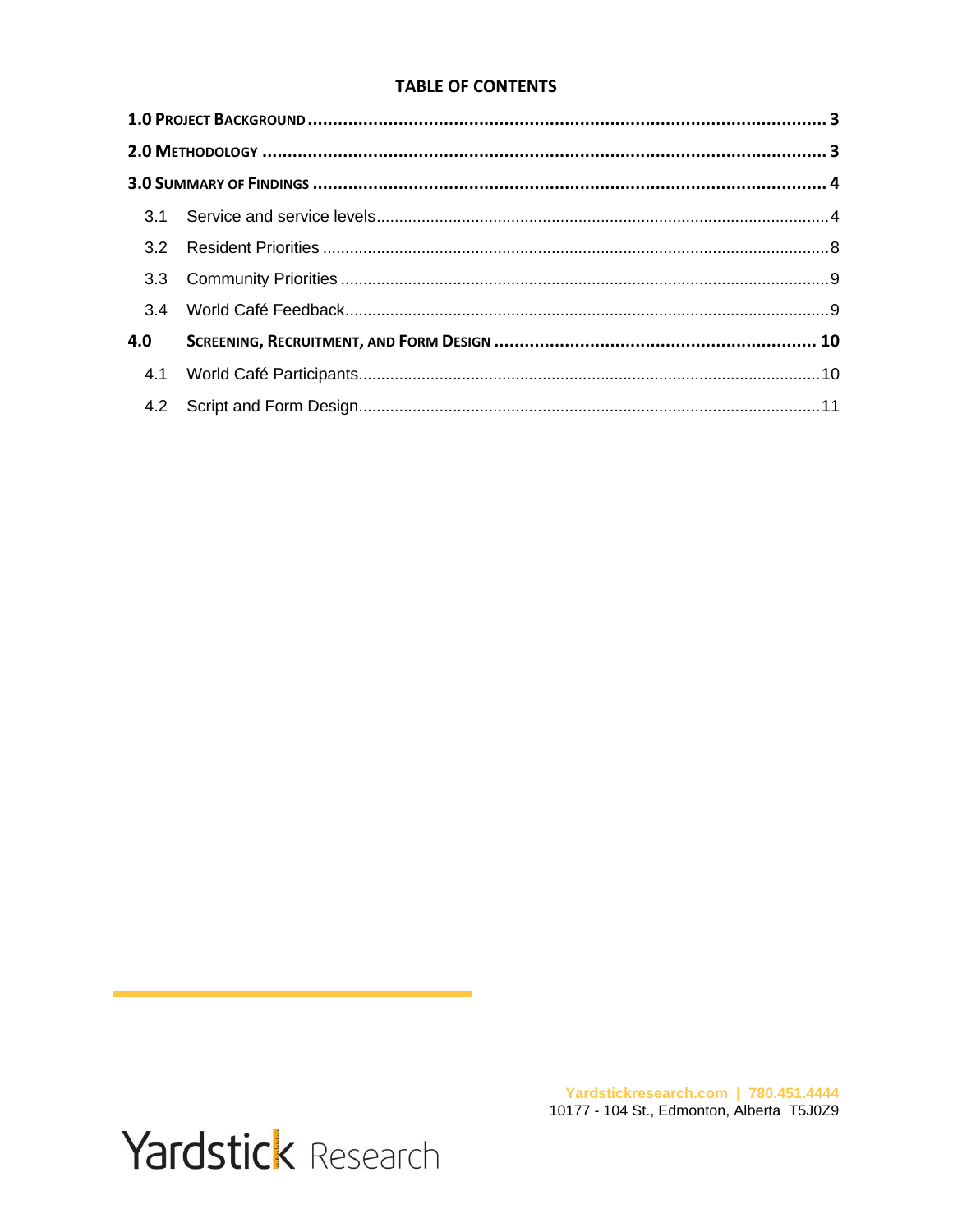# <span id="page-2-0"></span>1.0 Project Background

The City of St. Albert contracted Yardstick Research to organize a "World Café" Discussion for the Proposed Financial Plan and 2020 Budget. In total, 26 residents attended the facilitated discussion held on October 30, 2019. Participants were able to share their thoughts and opinions on what they viewed as priorities for the community. Feedback from the discussion will be used by City Council as they deliberate and finalize the proposed financial plan and budget for 2020 and establish their priorities. This report provides a summary of participant's responses from the October 30, 2019, World Café Discussion.

# <span id="page-2-1"></span>2.0 Methodology

Participants were recruited through Yardstick Research's database of residents living in the City of St. Albert, as well as through targeted Facebook advertisements. The session consisted of two roundtable discussions, with half of the participants assigned to each table. Table assignment was randomly determined by Yardstick Research prior to the session with the goal of ensuring that each table had a good mix of participants, according to their age and gender. The discussion was broken into three main segments. First, participants were asked what services they felt the City has done a good job of providing, as well as areas for improvement. Second, participants were asked to elaborate on themes gathered from participants prior to the discussion. Finally, participants were asked to comment on a list of six priorities identified by City Council in the St. Albert Council Strategic Plan (2018 to 2021).

Four representatives from Yardstick Research were present for the session. A facilitator and notetaker were assigned to each table. The Mayor of St. Albert, City Administration staff, and City Councilors attended the session. City Council and Administration circulated around the tables to listen to the discussion as well as answer any questions as necessary. Following the discussions, residents were provided the opportunity to interact with Council on a one-on-one basis.

For more information on the screening, recruitment, and profile of participants, as well as the script and form design process, please refer to [Section 4.0.](#page-9-3)

**Please Note**: Readers should be cautioned as to the interpretation of results obtained from this process. World Café sessions provide qualitative data, and, while valuable insights were gained through this process, the results cannot be considered statistically representative. The language used in the report is subjective and should be read as indicators of key themes, rather than quantifiable measures. For example, a few respondents would indicate that two (2) or three (3) respondents responded in a particular way. In contrast, the usage of the words "majority," "typically," or "mostly"

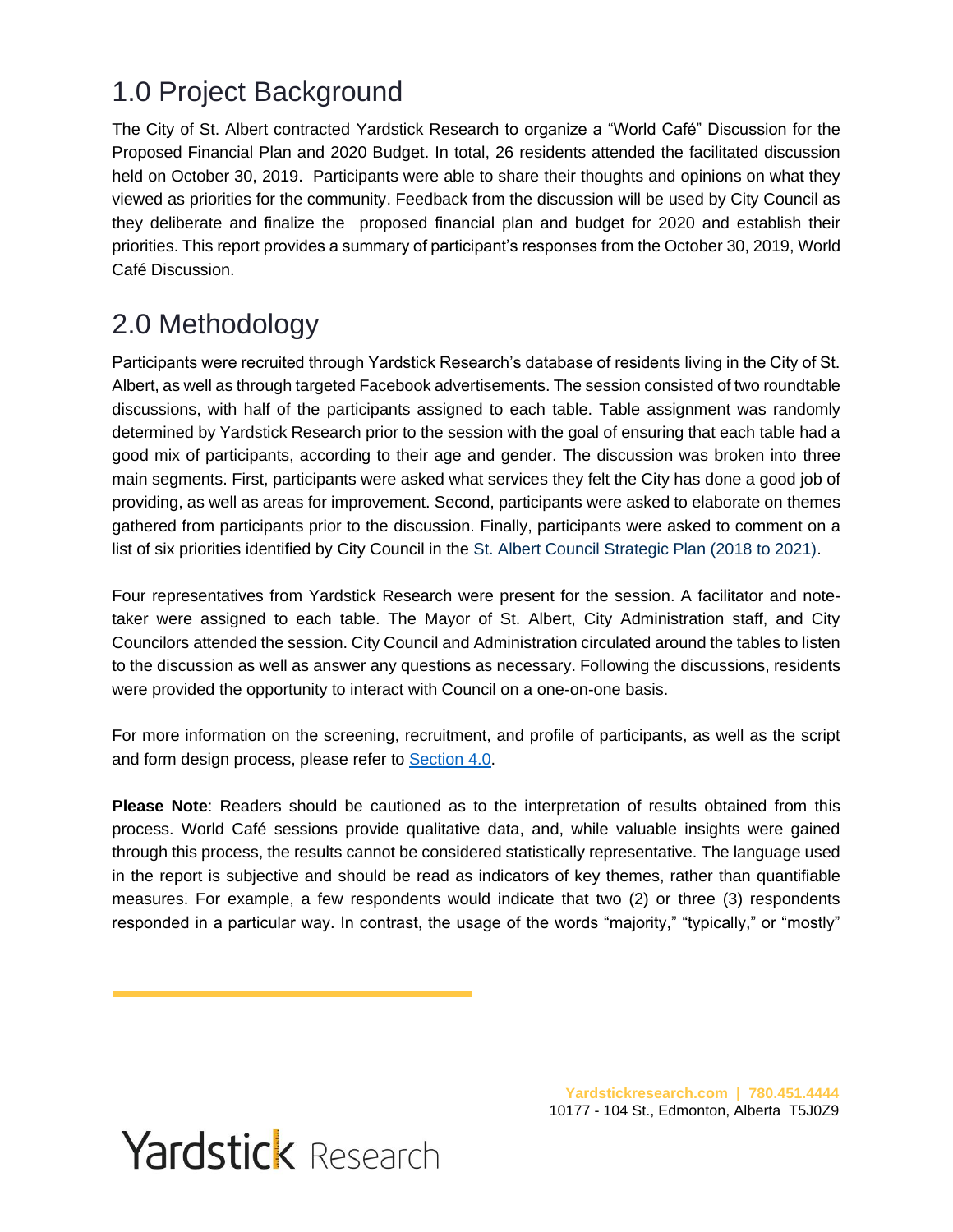indicate that approximately three-quarters or more of the participants felt similarly about a topic or theme.

# <span id="page-3-0"></span>3.0 Summary of Findings

## <span id="page-3-1"></span>3.1 SERVICES AND SERVICE LEVELS

To begin the discussion, participants were asked what services they felt the City of St. Albert has done a good job of providing.



Frequently mentioned responses included **parks and recreation, public works, snow removal** and **the beautification of the City, overall**. Other areas in which participants felt that the City has done a good job of providing services included: **public engagement**, the **library,** and the **safety of the City, overall.** 

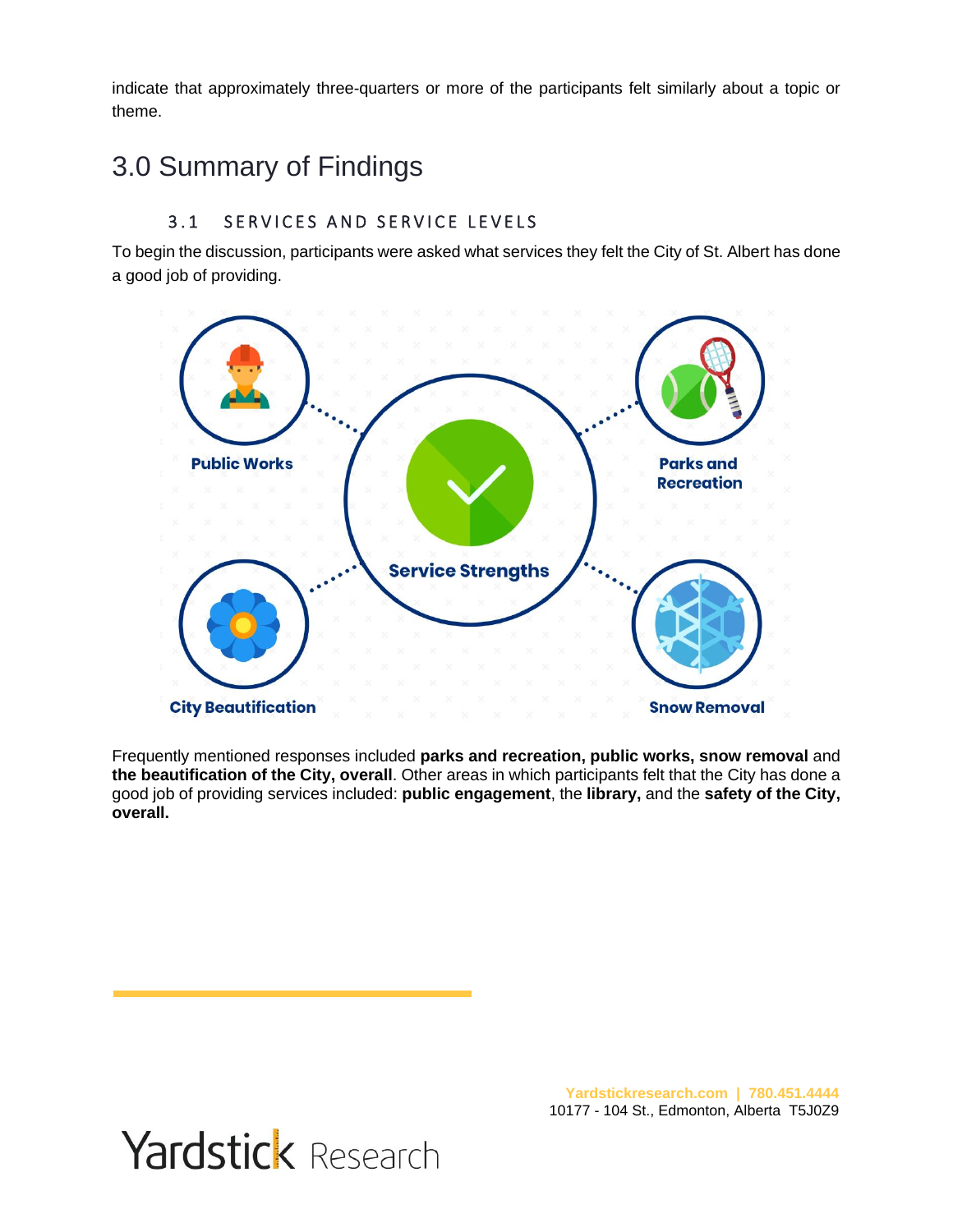Areas in which participants felt the City could **improve services** included the following:



- **Traffic Flow.** Although some participants mentioned that the timing of the lights on St. Albert Trail have improved since the advanced left turning lights have been implemented, many residents were frustrated by the traffic flow entering Edmonton. "I miss every green light." A few participants specifically mentioned that getting from Erin Ridge to the Anthony Henday is difficult. A couple of participants also mentioned that while they appreciate high visibility crosswalks, the paint on the roads wears out quickly and quickly looks "run-down." One participant mentioned traffic congestion in newer neighbourhoods: "When a new neighbourhood is built, we end up with what we had before. We expand quickly and have the same traffic issues in the new neighbourhoods."
- **Recreational and Cultural Programming**. Many participants mentioned that swimming lessons fill up quickly and it's difficult to secure a place in these classes. Booking ice surfaces was also difficult for a few participants as availability is scarce in the City. A couple participants also mentioned they would like to see more 'niche' sporting and cultural programming in the City, such as rock climbing, or programs offered in French. Increased promotion or communication of events was also requested by a couple of participants.
- **City Planning.** A few participants mentioned that City planning needs improvement. Revitalizing mature neighbourhoods and making them more appealing to young families was suggested by a respondent. Another participant mentioned a lack of sidewalks in some neighbourhoods. One participant also mentioned that the planning process for future developments was unclear: "I saw an ad for a high rise in a remote spot, but I thought the plan was to develop in the core. If we don't invest in this vision, it won't happen."

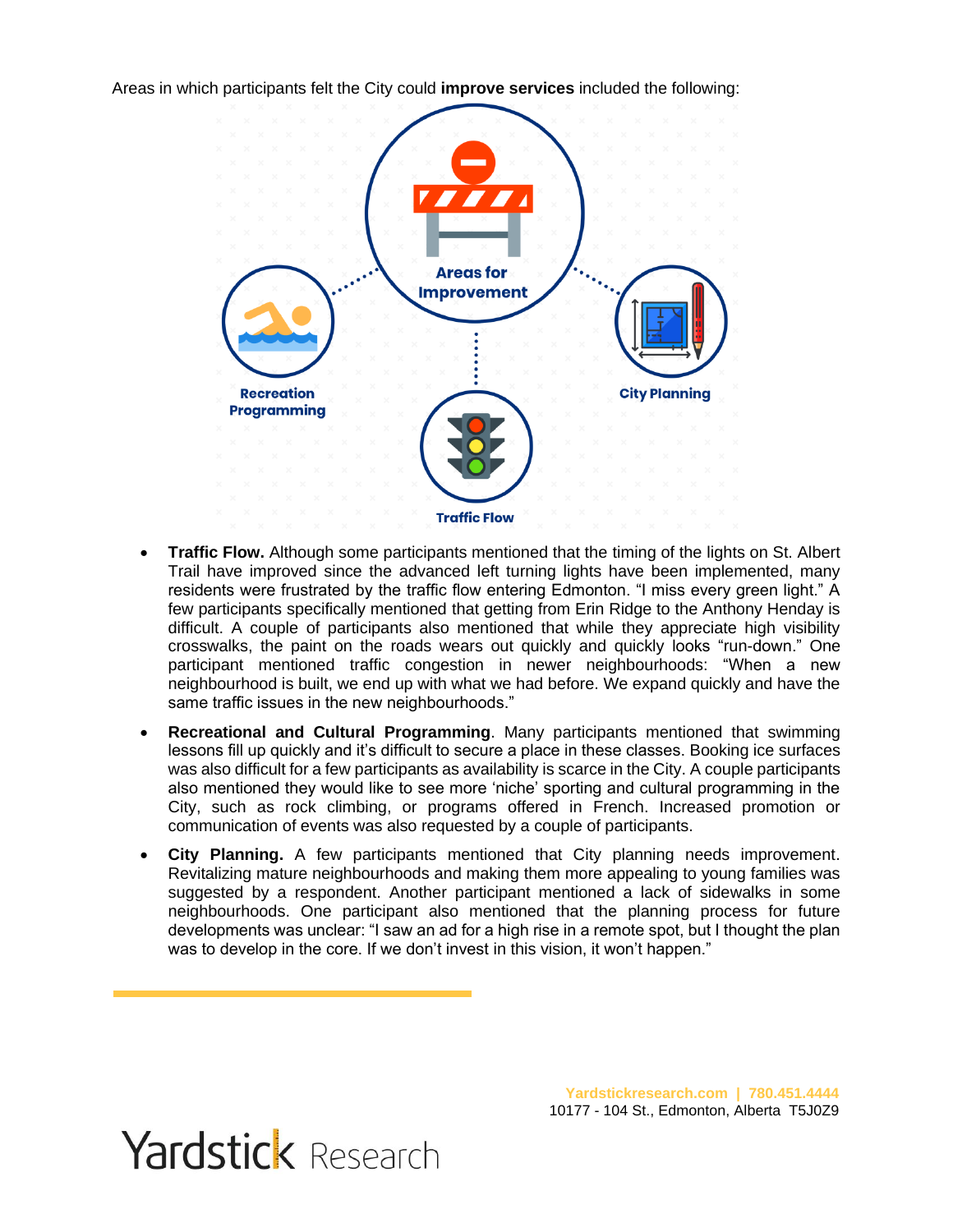#### **Increasing Service Levels**

Next, participants were asked if there were any services for which they felt the City should *increase*  service levels. The most frequently mentioned areas have been detailed below:



One of the most frequently mentioned areas was **snow and ice clearing,** particularly ice clearing on sidewalks, snow and ice clearing on trails, and the snow clearing in cul-de-sacs.

A new **recreation centre** was requested by a few participants, specifically in the northwest quadrant of the City.

An increase in **safety** was mentioned by a few residents. This included more police and bylaw officers in parks: "There are only 1 to 2 Mounties on duty per night. That's not enough for a community this size." Increasing lamp posts in parks and on the trails was also suggested as a way to increase perceived levels of safety. One participant mentioned that she was instructed to call the police when she was trying to help a homeless person. Another individual mentioned that 911 responders are "receiving calls about barking dogs". Creating separate channels for these issues was suggested by a few respondents, to better utilize police resources.

A few respondents felt that the City should increase **public transit** service (particularly between residential neighbourhoods and Edmonton, during peak hours, and increasing dial-a-bus services). A few respondents also mention the need for increased services for seniors, in general, as well as a general increase in communication to residents regarding all services offered. A few participants mentioned that while they would like to take the bus into Edmonton for work or school, they are not inclined to do so as the local routes stop running after 5:00pm or 6:00pm.

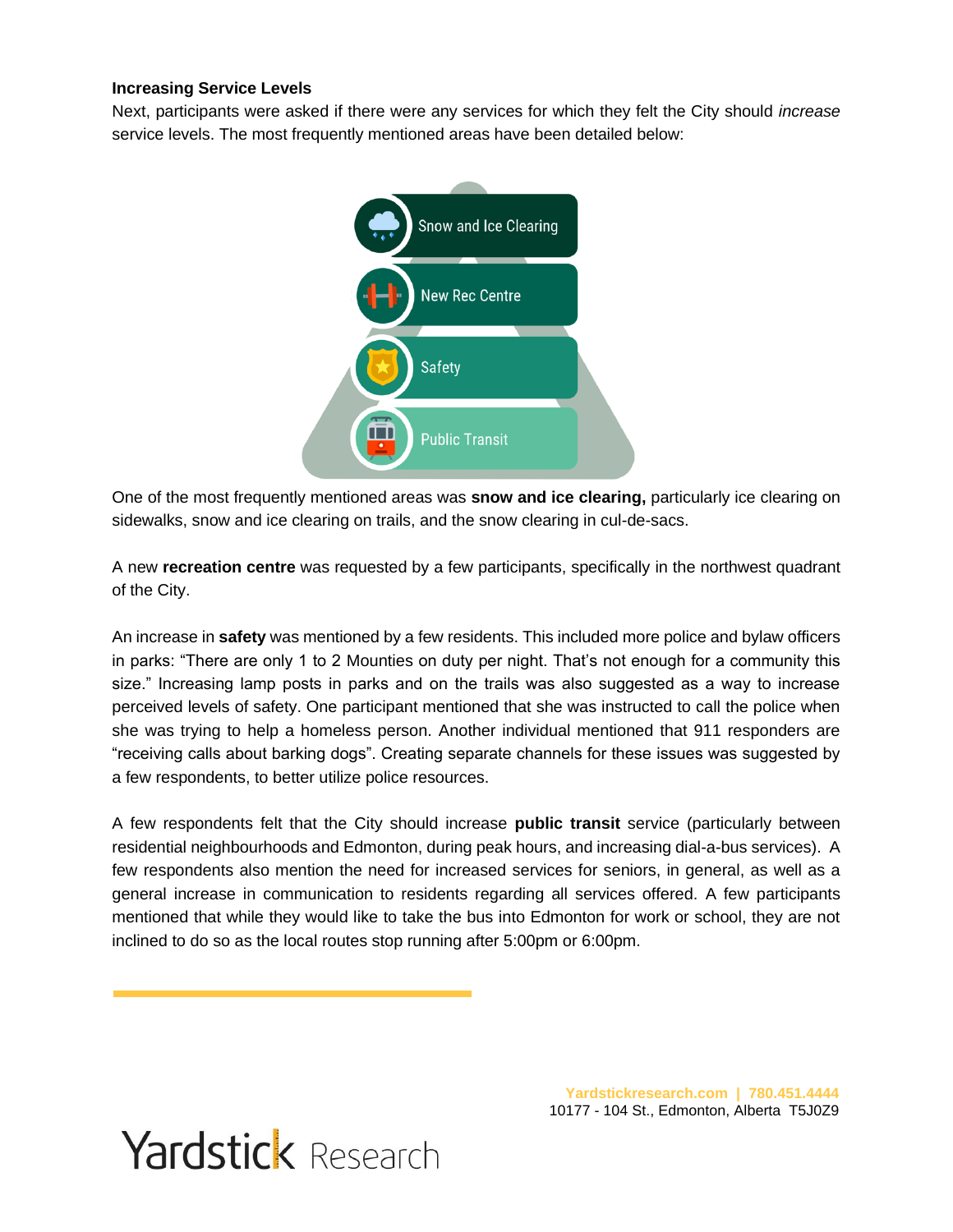Some participants felt that, in certain areas, service levels do not need to be increased so much as services need to be **better coordinated** so as to operate more efficiently. This was felt with regards to the **hours of operation for the recycling yard,** as it is difficult to access if one works a typical Monday to Friday 9 to 5 job.

### **Decreasing Service Levels**

In terms of the areas in which participants felt the City should *decrease* service levels, the most frequent responses were as follows:



Many participants agreed when a participant said: "for what I pay, I don't want to see any services decreased." **The beautification of the City** was mentioned by a few respondents, particularly the painted sidewalks and the flowers on St. Albert Trail: "We only get a couple of months to enjoy this." A few participants mentioned that they appreciated the efforts made to create a beautiful City, "this increases the overall quality of life, and has a positive effect on mental well-being." However, a few participants mentioned efforts to beautify the City don't necessarily have to be the responsibility of City government, and the onus could be placed on individual residents and business owners. With changes to what can and can't be recycled, a couple of participants mentioned that they no longer have a lot of items to put in their blue bins, and that **recycling services** could be reduced. A few also felt that the City should decrease **composting services**, moving to a bi-weekly pick-up schedule during the winter months. **Public transit** was mentioned, with a couple of participants mentioning that public transit should be amalgamated with the City of Edmonton and other surrounding municipalities.

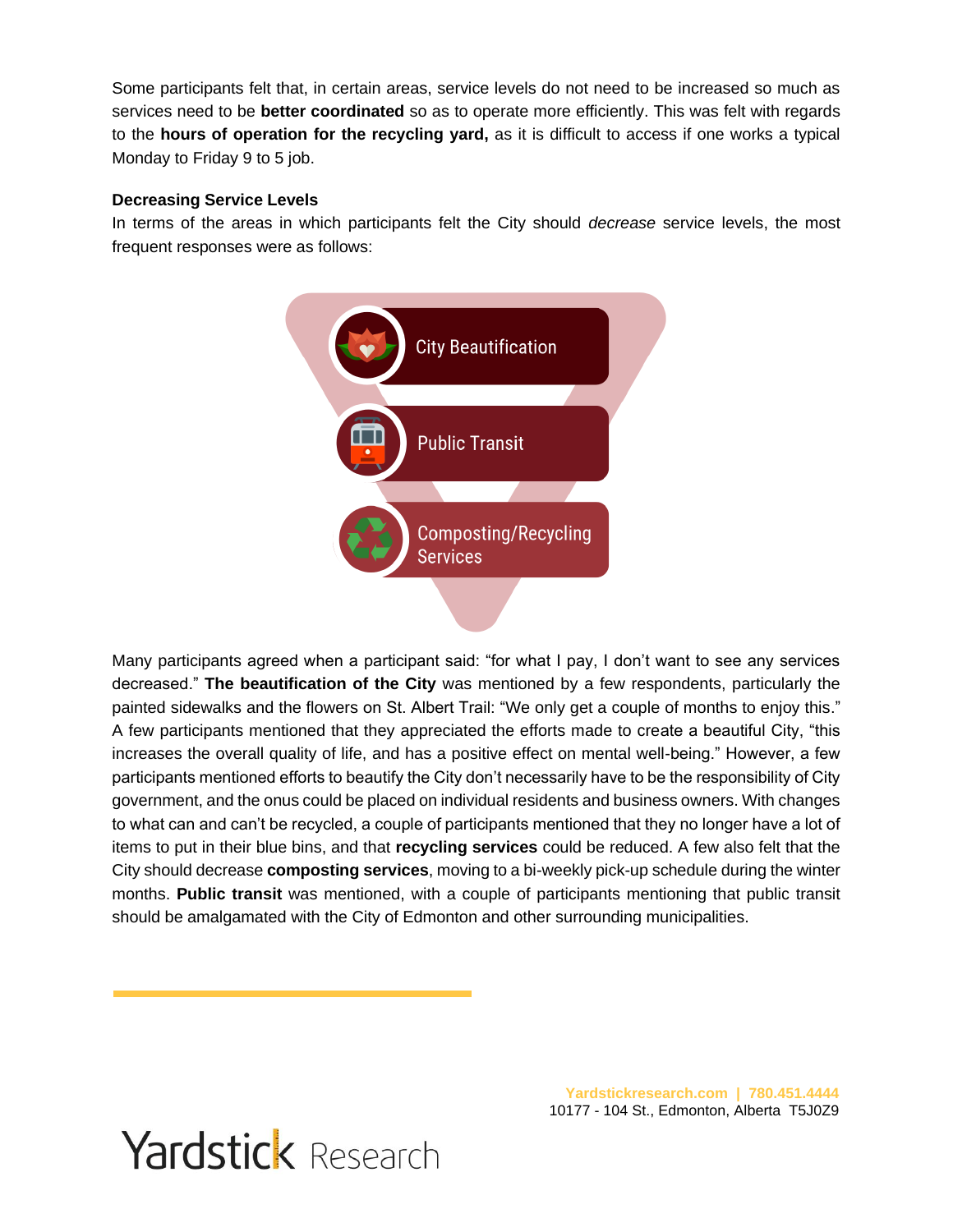### 3.2 RESIDENT PRIORITIES

<span id="page-7-0"></span>Prior to the session, participants were asked what they considered the top priorities for the City. Responses were collected by Yardstick Research via e-mail or phone, and compiled and coded into themed categories for the purposes of the discussion. The responses most frequently mentioned included:

- Tax Spending Priorities (17 mentions);
- Road and Traffic Issues (15 mentions)
- Recreation Facilities (13 mentions); and
- Community Programs (10 mentions).

During the discussion, participants were invited to elaborate on the following:

- **Tax Spending Priorities.** Many participants mentioned that the services provided by the City, such as snow clearing, garbage collection, and road maintenance are of a very high standard. However, affordability must also be considered. Many participants indicated the need for St. Albert to diversify the economic base by increasing business growth in the City. Many participants mentioned they would like to see more knowledge-based, commercial, and industrial businesses in St. Albert: "You get what you pay for, and we get lots of good stuff. But I see the tax increases 2.4% every year. I don't get a 2.4% raise every year. There's always talk of expanding the tax base, but it's always 80/20 resident/business. The City should hire someone to go out and find clean energy businesses."
- **Road and Traffic Issues**. Curb bump-outs were seen as unnecessary by a few respondents, as they make the roads too narrow to pass a bus. A few participants also mentioned that the new yellow blocks on a cross walk "don't seem to have a purpose" and suggested that crossing lights would have increased the safety in this area. Re-evaluating speed zones on a case-bycase basis was suggested by a few respondents (particularly in Erin Ridge, Kingswood, Bellerose, and Woodlands).
- **Recreation Facilities and Community Programs**. Respondents wanted to see an increase in the following programs, services, and/or facilities: running track, spray parks, skate parks, football fields, outdoor tennis courts, pools, indoor soccer facilities, skating trails (or better maintained trails for winter activities), drop in art classes at the library, swimming lessons, and dedicated mountain bike trails. Increased communication of programs was also requested by a few respondents. Many participants mentioned that the cost of a recreation facility membership was too high, and classes fill up too quickly. A few participants believed that St. Albert residents should get first priority when signing up for classes. Some participants also wanted to see a discount pass for St. Albert residents, or have 'outsiders' charged a premium for a pass. However, when few participants mentioned that this could 'backfire', as Edmonton recreation centres could 'retaliate' and charge St. Albert residents a premium to access their recreation centres, participants began to re-think this idea.

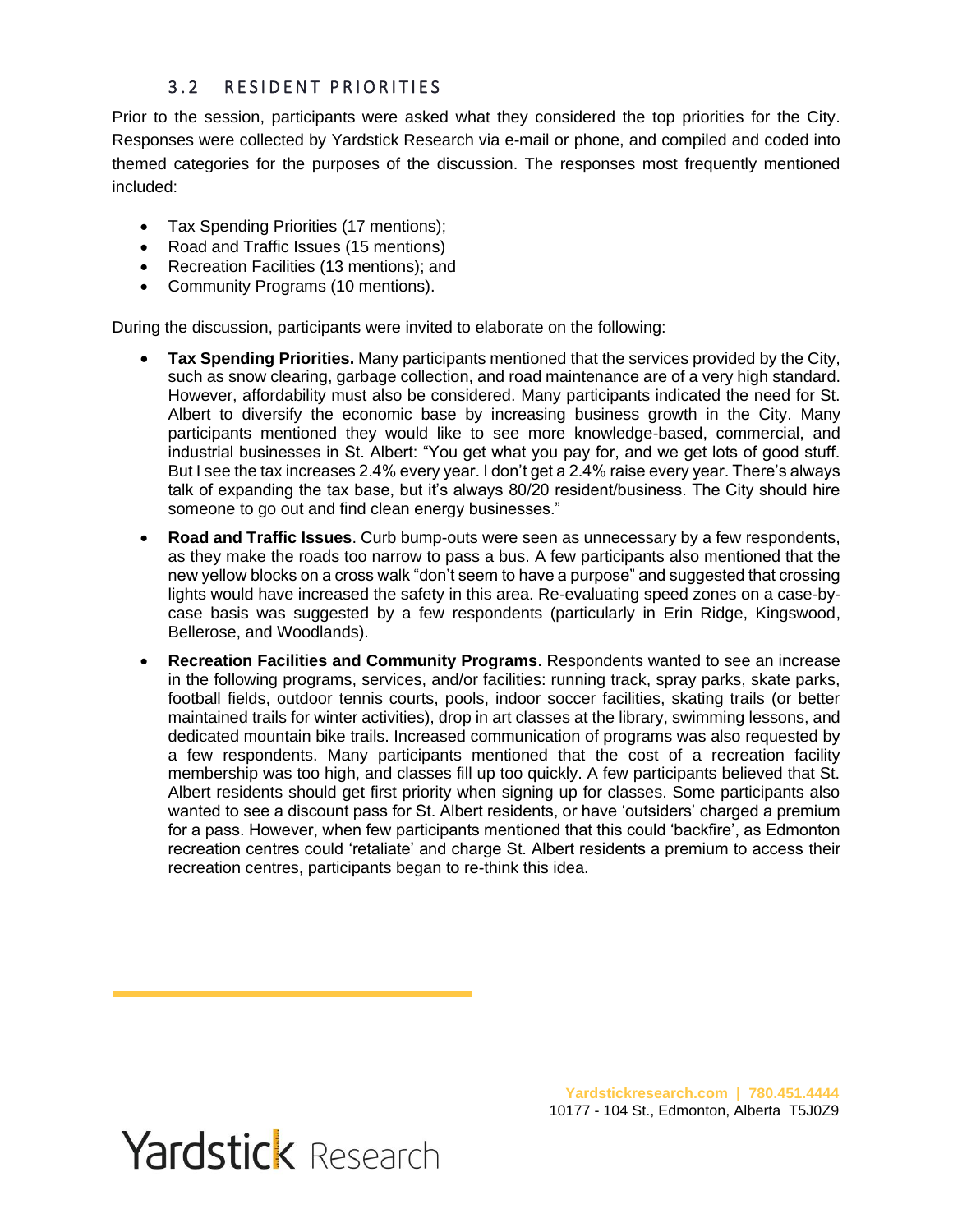## 3.3 COMMUNITY PRIORITIES

<span id="page-8-0"></span>Participants were provided with a list of Council priorities from the Council's Strategic Plan. As an activity, participants were provided this list and, using 3 stickers each, were asked to mark what they felt were the top priorities on the list. Participants were permitted to distribute their stickers however they liked, including putting all 3 on one item if they preferred. The responses were as follows:

| <b>Priority Area</b>                                                                                 | <b>Group</b><br>1 | <b>Group</b><br>$\mathbf{2}$ | <b>Total</b>   |
|------------------------------------------------------------------------------------------------------|-------------------|------------------------------|----------------|
| <b>Economic Development:</b> Enhance business/commercial growth                                      | 13                | 8                            | 21             |
| <b>Building a Transportation Network: Integrated transportation</b><br>systems                       | 6                 | 11                           | 17             |
| <b>Infrastructure Investment: Identify and build needed capital</b><br>assets                        | 5                 | 8                            | 13             |
| <b>Growth Policy Framework:</b> Develop a robust policy framework<br>to guide growth                 | $\overline{7}$    | $\overline{4}$               | 11             |
| <b>Environmental Stewardship:</b> Explore innovative environmental<br>and conservation opportunities | 6                 | 3                            | 9              |
| <b>Housing: Enhance housing options</b>                                                              | 5                 | 2                            | $\overline{7}$ |
| <b>TOTAL:</b>                                                                                        | 42                | 36                           | 78             |

With regards to **economic development**, one participant mentioned that "municipal economic development plans are not very reliable," and the "trade-off is not always clear and measurable." In terms of **growth,** a few participants needed more clarity on this priority: "Provide growth for what? Commercial growth? Population? City size?" With regards to **building a transportation network,** a few participants indicated that it is difficult to cut back on vehicle traffic. One participant wondered about the cost to maintain electric busses and whether they were a good investment.

### <span id="page-8-1"></span>3.4 WORLD CAFÉ FEEDBACK

At the end of the discussion, participants were invited to submit any final comments and/or feedback for the discussion on handout forms. Additional comments included the need for river clean up, as there were concerns about water quality. One participant suggested a youth volunteer program in which youth could volunteer in exchange for admission passes to recreational centres in the City.

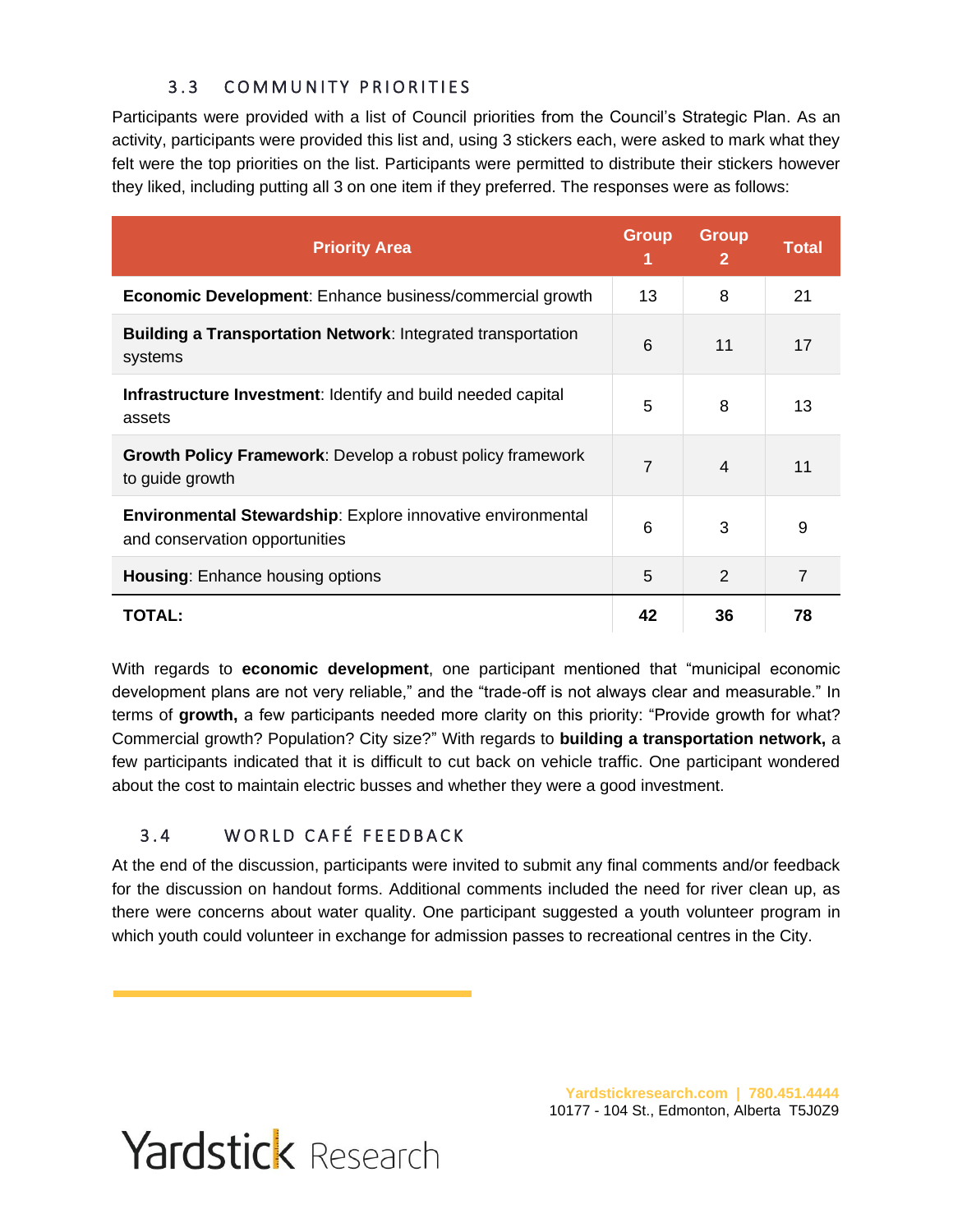In terms of suggestions for improvement for future discussions, while many enjoyed the discussion, a number of participants desired more background information prior to the session, as well as additional time for questions. Finally, when asked how likely they were to participate in another World Café discussion, participants were, overall, very likely, with a mean rating of 9.65 out of 10 (scale: 1 = "not at all likely"; 10 = "very likely"). When asked about their likelihood to recommend a World Café to someone else, participants provided a mean rating of 9.04 out of 10.

# <span id="page-9-1"></span><span id="page-9-0"></span>4.0 Screening, Recruitment, and Form Design

## <span id="page-9-3"></span>4.1 WORLD CAFÉ PARTICIPANTS

Participants were recruited from Yardstick Research's database of residents living in the City of St. Albert as well as through targeted Facebook advertisements. Participants were screened according to their age and gender, in order to ensure a representative mix of participants. Additional demographic data collected during the screening and recruitment process included: household composition; employment status; length of residence in St. Albert; and classification as a homeowner or renter. Those who self-identified as any of the following were considered ineligible and were screened out during the recruitment process: current employees of the City of St. Albert; a market research firm, advertising firm, or a media source; and those who currently or have previously served on the St. Albert City Council.

Forty (n=40) individuals were recruited for the session, of which 36 were confirmed to attend as of October 30, 2019. Each individual recruited received an e-mail confirmation prior to the session that provided the details of the groups, including time, date, and location; reminder e-mails and/or phone calls were made to all participants the day prior. Ultimately, 26 individuals attended the World Café session on October 30, 2019.

<span id="page-9-2"></span>The table on the following page demonstrates the demographic profile of: 1) those who were recruited to attend the World Café discussion; and 2) the final number of participants who attended on October 30, 2019.

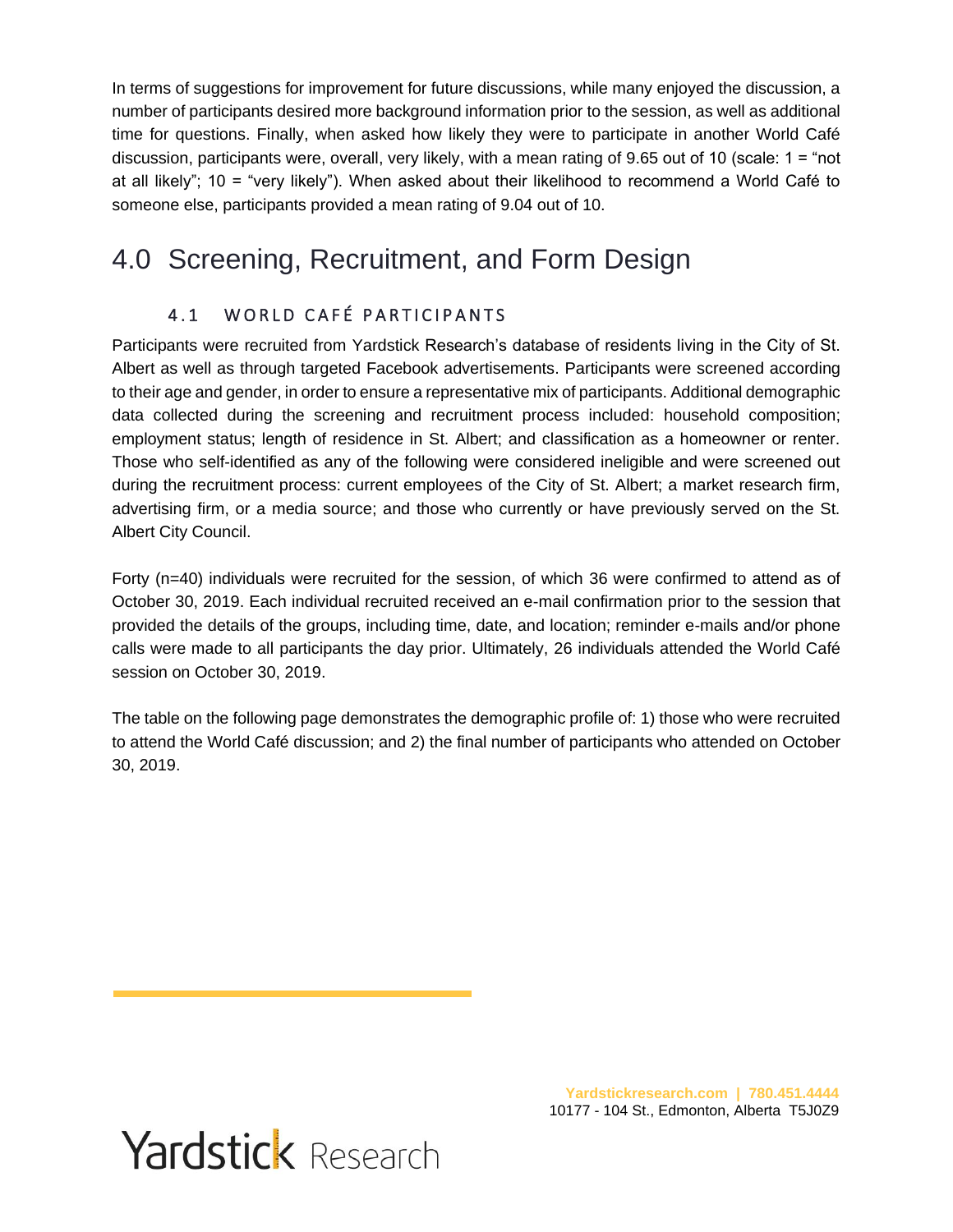### 4.2 SCRIPT AND FORM DESIGN

The session was facilitated based on a discussion or moderator's guide, developed prior to the session in conjunction with the City. The guide was designed to gather respondents' top-of-mind opinions regarding City services and service levels, and what they considered the top priorities for City Council. In large part, the World Café process is an open-ended interview. While questions were predetermined, flexibility was allowed during the session to facilitate the probing of unanticipated findings. In this regard, the moderators used the guide to keep participants on track, while still encouraging spontaneous discussion.